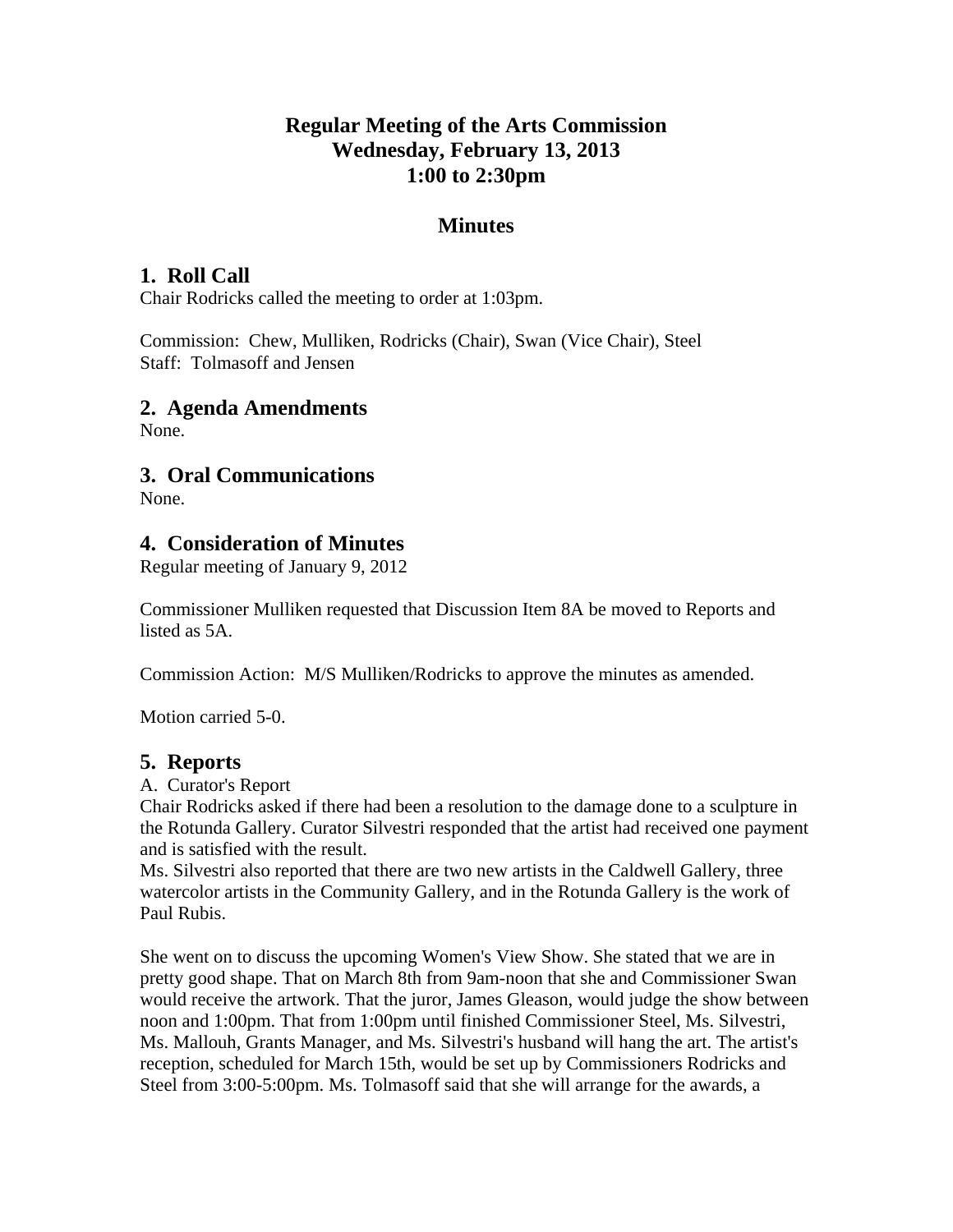County Supervisor to hand out the awards, and for the monies owed to the juror Mr. Gleason.

#### B. Grants and Workshop Manager's Report

Ms. Mallouh thanked Ms. Tolmasoff and Ms. Jensen for all their help. She reported that the County IT Department is in the process of setting up the Grant's Program website. She also stated that she would be available between 9:00am and noon Monday through Wednesday for consultations with grant applicants.

Ms. Mallouh also reported on a meeting that she and Commissioners Swan and Chew had with Mr. Dick Spearson of the County Education Department regarding the Teacher's Grant Program. Mr. Spearson informed them that he could not release the funds to the teachers themselves. That under new laws in the State that all monies must go first to the School District, which would then send the monies to any principals involved in the Program, who in turn would release the monies to the teacher. He also stated that he had presented the proposal to the Districts, who are in the midst of getting ready for testing. He suggested that he wait until after the testing is completed and approach them again the end of March. Ms. Mallouh informed us that guidelines for the program had been established between her and Mr. Spearson and that Mr. Spearson would forward proposals to Ms. Mallouh. Ms. Jensen stated that there are thirteen school districts in the County, which translates to thirty schools being able to apply for the grants. She also stated that Ms. Mallouh would receive the final evaluations. Commissioner Swan stated that deadlines must be set and reminders of those deadlines sent so that monies can be gotten to the teachers. Commissioner Chew responded that evaluations being completed were a concern. Chair Rodricks suggested that the application form be simplified to remove content standards and simply show what the teachers did with the monies provided and what the children did. She also asked that the Commission be informed when the Grants website was up and ready.

## **6. Action Items**

A. Review and adopt revision to Addendum 1 (Grant Program Guidelines) of Strategic Plan

Ms. Mallouh stated that it is logical to impose a budget cap on grants and that we have to diversify funds each year. Commissioner Mulliken concurred and stated that the Commission could always revise Addendum 1 again.

Commission Action: M/S Mulliken/Chew. Carried 5-0.

## **7. Staff and Commission Reports**

Ms. Tolmasoff stated that she would send information concerning the San Bruno fire mural to Commissioner Mulliken.

Commissioner Mulliken reported that he and Chair Rodricks attended the Diamond Awards and that he presented an award. He also stated that he had met with the Burlingame Beautification Committee in an effort to convince them to become the Burlingame Arts Commission.